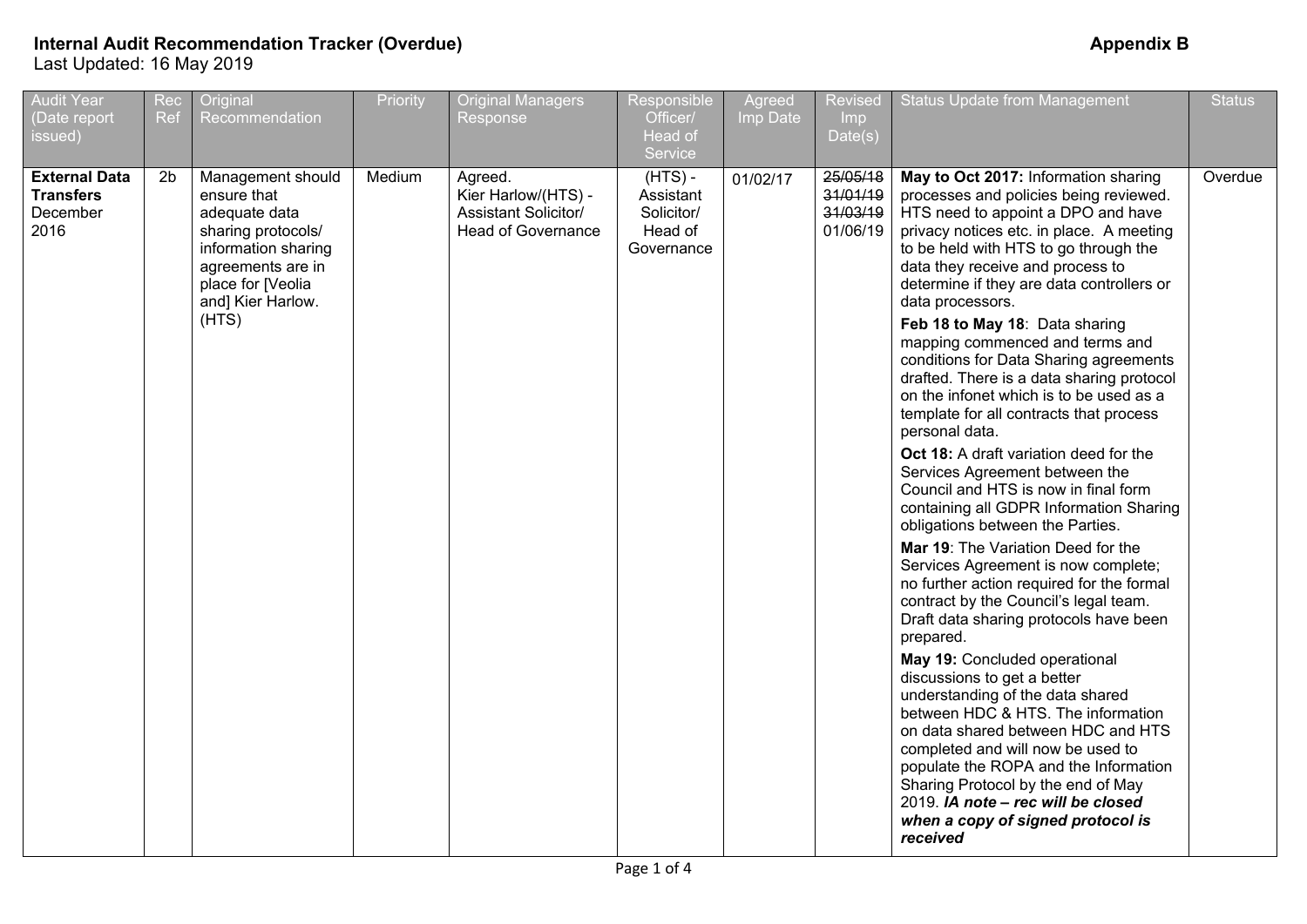| <b>Audit Year</b><br>Date report<br>issued)           | Rec<br>Ref | Original<br>Recommendation                                                                                                                                                                                                 | Priority | <b>Original Managers</b><br>Response                                                                                                                                                                                                                      | Responsible<br>Officer/<br>Head of<br>Service                                                        | Agreed<br>Imp Date   | Revised<br><b>Imp</b><br>Date(s)             | <b>Status Update from Management</b>                                                                                                                                                                                                                                                                                                                                                                                                                                                                                                                                                         | <b>Status</b> |
|-------------------------------------------------------|------------|----------------------------------------------------------------------------------------------------------------------------------------------------------------------------------------------------------------------------|----------|-----------------------------------------------------------------------------------------------------------------------------------------------------------------------------------------------------------------------------------------------------------|------------------------------------------------------------------------------------------------------|----------------------|----------------------------------------------|----------------------------------------------------------------------------------------------------------------------------------------------------------------------------------------------------------------------------------------------------------------------------------------------------------------------------------------------------------------------------------------------------------------------------------------------------------------------------------------------------------------------------------------------------------------------------------------------|---------------|
| <b>Playhouse</b><br>(2017/18)<br>October 2017         | 5          | Liaise directly with<br>the insurance officer<br>to ensure the lists of<br>contents are<br>updated and an<br>accurate valuation is<br>reached.                                                                             | Medium   | A meeting will be<br>arranged with the<br>Insurance and Risk<br>Manager and identify<br>who will be best<br>placed to carry out<br>the content review<br>due to the time<br>involved.<br>Carry out review of<br>2011 inventory and<br>update accordingly. | Technical<br>and Projects<br>Manager<br>Community,<br>Leisure and<br>Cultural<br>Services<br>Manager | 30/11/17<br>01/04/18 | 30/12/18<br>31/01/19<br>30/04/19<br>31/07/19 | Feb / May 18: Meeting with insurance<br>has taken place and works are ongoing<br>and likely to be continued up to end of<br>2018.<br>Oct 18: Working with insurance to<br>obtain quotes for this work to be<br>completed.<br>Feb 19: The Community, Leisure and<br>Cultural Services Manager and the<br>Playhouse Director are working together<br>to procure an Insurance consultant to<br>complete the inventory.<br>May 19: A quote for an inventory of<br>playhouse assets has been undertaken<br>on 14/05/19. Once received and agreed<br>work will then proceed as soon as<br>possible | Overdue       |
| <b>Purchase</b><br>Cards<br>(2018/19)<br>October 2018 | 3.1        | Policies are required<br>to clarify the<br>Council's approach<br>for:<br>• the provision of<br>hotel<br>accommodation,<br>• the provision of<br>employee<br>uniform and<br>• subsistence and<br>hotel allowance<br>claims. | Medium   | Policies related to<br>allowances, including<br>those referred to<br>within this audit are<br>being reviewed or<br>drafted as a suite of<br>documents which will<br>be presented to SMB<br>by 30/12/18                                                    | <b>HR</b><br>Manager/<br>Head of<br>Governance                                                       | 30/12/18             | 30/04/19<br>30/09/19                         | Mar 19: New Head of Governance<br>commenced in January 2019.<br>Draft completed for review of HoS and<br>SMB, recommendation by HR Manager<br>accepted by SMB to expand coverage of<br>policy to include "business travel" and<br>mileage rates within the policy.<br>For appropriate consultation with<br>SMB/TU before implementation.<br>May 19: Instruction from SMB to include<br>rates for allowances as part of the<br>overall review committed to by<br>organisation and for consultation, as<br>appropriate with trade union.                                                       | Overdue       |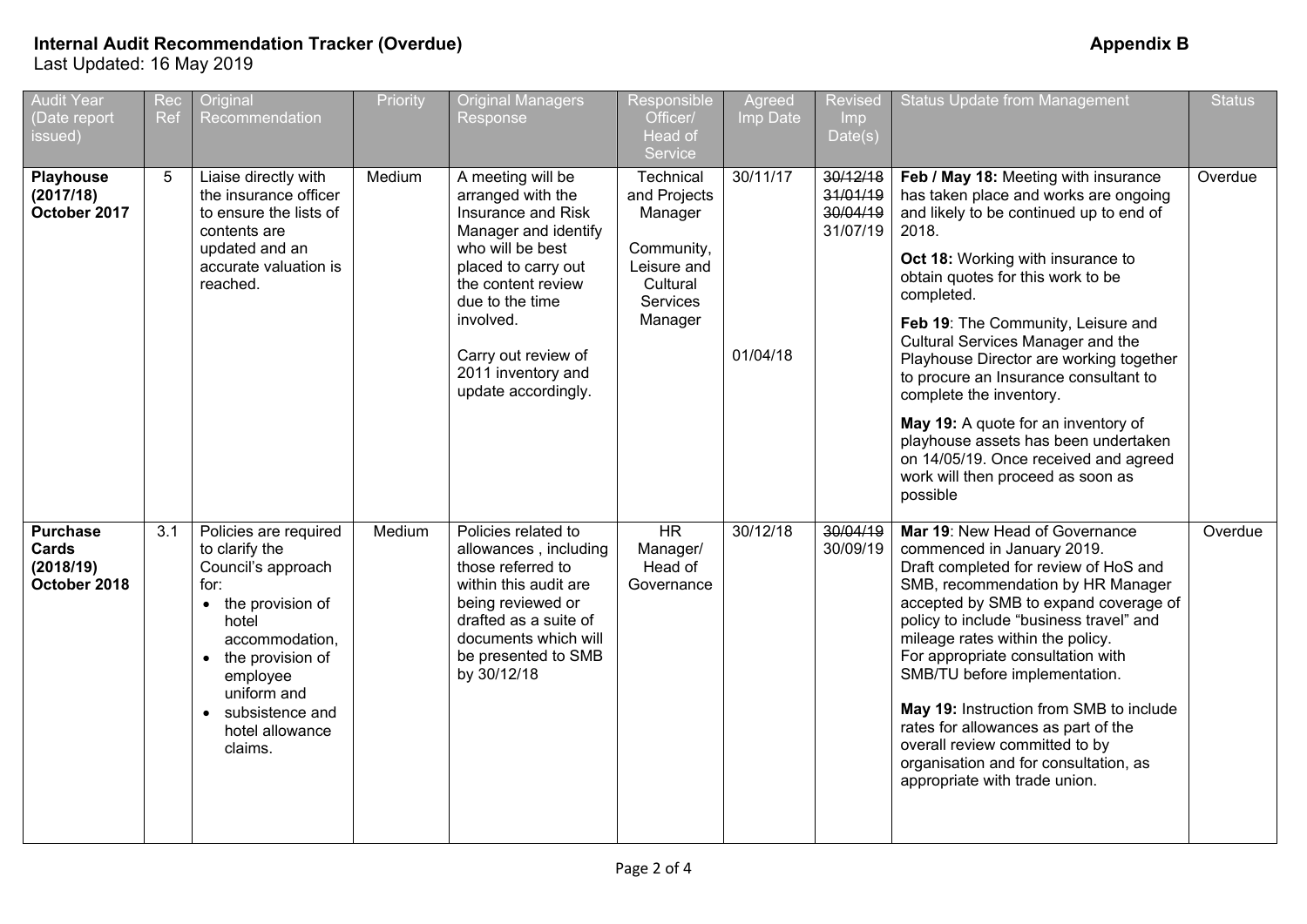| <b>Audit Year</b><br>(Date report<br>issued)                                 | Rec<br>Ref     | Original<br>Recommendation                                                                                                                                                                                                                                                                                                                                                                               | Priority | <b>Original Managers</b><br>Response                                                                                               | Responsible<br>Officer/<br>Head of<br>Service | Agreed<br>Imp Date | <b>Revised</b><br>Imp<br>Date(s) | <b>Status Update from Management</b>                                                                                                                                                                                                                                                                           | <b>Status</b> |
|------------------------------------------------------------------------------|----------------|----------------------------------------------------------------------------------------------------------------------------------------------------------------------------------------------------------------------------------------------------------------------------------------------------------------------------------------------------------------------------------------------------------|----------|------------------------------------------------------------------------------------------------------------------------------------|-----------------------------------------------|--------------------|----------------------------------|----------------------------------------------------------------------------------------------------------------------------------------------------------------------------------------------------------------------------------------------------------------------------------------------------------------|---------------|
| <b>Software</b><br>Licensing<br>(2018/19)<br><b>December</b><br>2018         | $\overline{1}$ | A Software<br>Management policy<br>should be developed<br>and distributed<br>accordingly.                                                                                                                                                                                                                                                                                                                | Medium   | A Software<br>Management Policy<br>will be developed and<br>distributed to all staff                                               | Senior ICT<br>Manager                         | 28/02/19           | 31/03/19<br>30/06/19             | Mar 19: A Software Management Policy<br>is being developed and will be<br>distributed as part of the updated<br>Information Security Policy and<br>Acceptable Terms of Use by 31/03/19.<br>May 19: This is currently in draft format<br>to go to the ICT Operations Board and<br>Information Governance Group. | Overdue       |
| <b>IT Asset</b><br><b>Management</b><br>(2018/19)<br><b>December</b><br>2018 | $\mathbf{1}$   | The ICT Strategy<br>should be updated<br>and the four-year<br>replacement strategy<br>confirmed within it,<br>approved and<br>adopted                                                                                                                                                                                                                                                                    | Medium   | The ICT Strategy will<br>be updated to include<br>IT equipment life-<br>cycle and the<br>replacements<br>strategy.                 | Senior ICT<br>Manager                         | 31/03/19           | 30/06/19                         | May 19: This is being included in the<br>ICT Strategy which is in draft format.                                                                                                                                                                                                                                | Overdue       |
| <b>IT Asset</b><br><b>Management</b><br>(2018/19)<br><b>December</b><br>2018 | 4 &<br>5       | An annual asset to<br>inventory<br>reconciliation<br>process be<br>introduced to confirm<br>the numbers of IT<br>assets within<br>departments. ICT<br>may then undertake<br>a compliance check<br>on a sample basis<br>Consideration be<br>given to making<br>departments<br>responsible for the<br>verification of the<br>assets and locations,<br>with IT, then<br>undertaking a small<br>sample test. | Low      | This will be discussed<br>with the Senior<br>Management Board<br>as to the practicalities<br>and risks that this<br>may introduce. | Senior ICT<br>Manager                         | 31/01/19           | 31/03/19<br>30/06/19             | Mar 19 and May 19: This still needs to<br>be discussed with the Senior<br>Management Board                                                                                                                                                                                                                     | Overdue       |